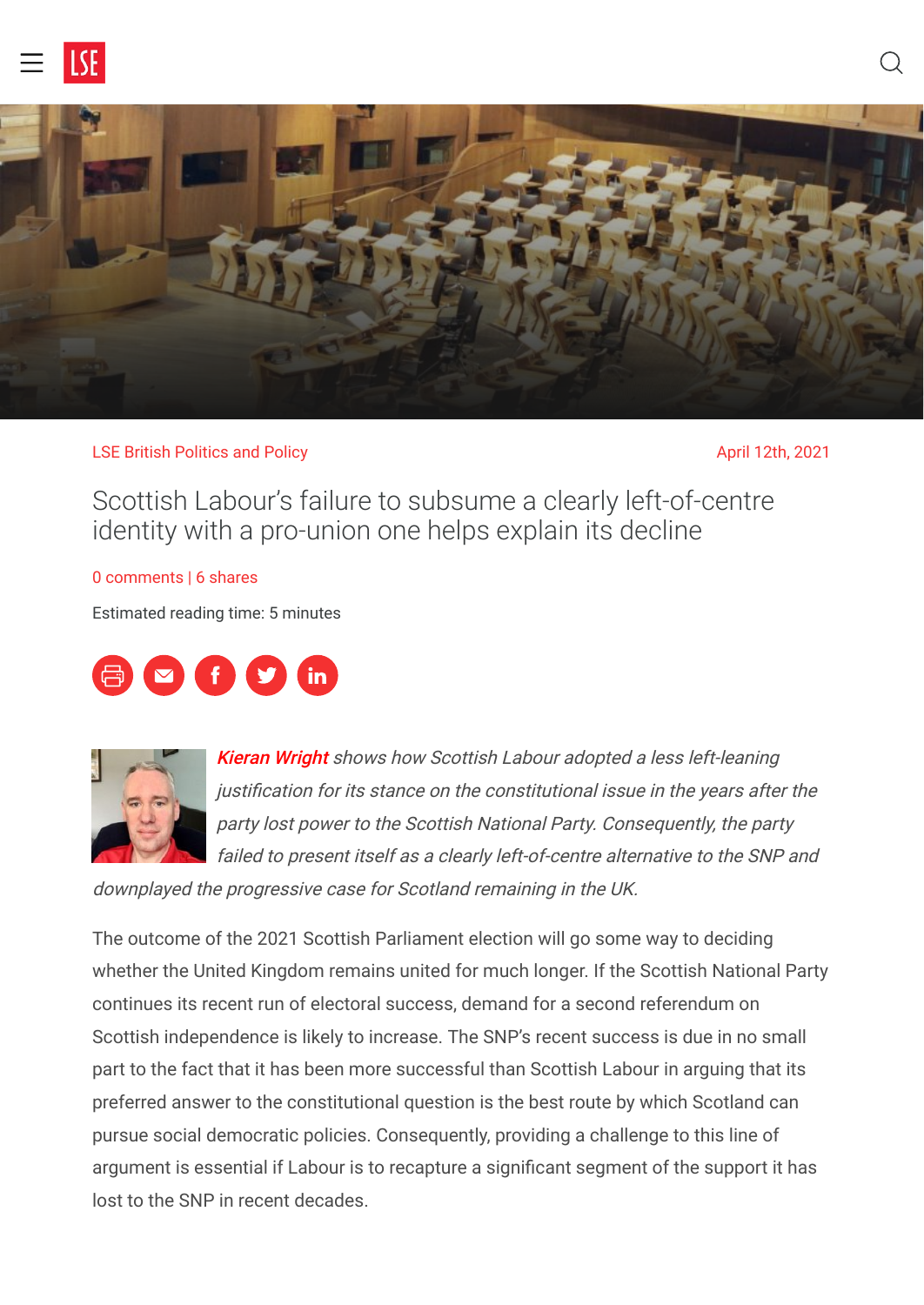[In my research,](https://academic.oup.com/pa/advance-article/doi/10.1093/pa/gsab014/6161248) I use the language used by elected representatives in sessions of First Minister's Questions (FMQs) in the Scottish Parliament as an indicator of the strategic approach Labour and the SNP pursued, starting with the very first of those sessions in 2000 and ending with the last session prior to the 2016 Holyrood election. Up to 2007, Labour's strategy was to frame its stance on the constitutional issue by referencing the party's progressive identity. It argued that remaining in the UK was the best route to Scotland benefitting from progressive, left-of-centre policies, and characterised independence as a distraction from the pursuit of progressive goals such as tackling poverty. Losing power to the SNP in May 2007 appears to have prompted Labour to alter this strategy and increase the extent to which it questioned the economic viability and desirability of independence rather than the progressive credentials of those who support it.

The strategic approaches Labour adopted can be gained by counting the number of times certain key words occur within the written record of contributions to sessions of FMQs by Labour representatives. An important part of Labour's pre-2007 strategy of questioning [the SNP's progressive credentials was referring to the latter by the 'nationalist' label the](https://www.telegraph.co.uk/news/2017/08/18/nicola-sturgeon-wish-could-change-partys-name-problems-nationalism/%20on%20September) party looks to distance itself from. This makes a simple count of the number of times the party's MSPs used that term one way of tracking the extent to which Labour adopted that strategy. Similarly, tracking use of the term 'poverty' provides an indication of the extent to which party representatives used language redolent of a left-of-centre stance, as this is a word that is disproportionately used by those on the left of the political spectrum. Meanwhile, use of the word 'currency' provides an indicator of the extent to which Labour adopted a strategy of questioning the economic viability of Scottish independence, the issue of what currency a newly independent Scotland would adopt being an important aspect of the economic critique of independence.

The results presented in Figure 1 clearly show Labour MSPs frequently using the terms 'poverty' and 'nationalist' in the period up to and including 2007, followed by a dramatic decline after the party entered opposition. In 2011, use of the term 'poverty' begins to rise again, however there is no accompanying increase in the use of the term 'nationalist'. Labour appears to have not returned to its pre-2007 strategy of attempting to associate the SNP with a non-progressive ideology. Instead, use of the term currency increases, indicating that the party increasingly employed a strategy of criticising the SNP's stance on economic grounds.

Figure 1: Number of uses of the terms 'nationalist', 'currency' and 'poverty' by Labour representatives during First Minister's Questions Sessions in the Scottish Parliament 2000–2016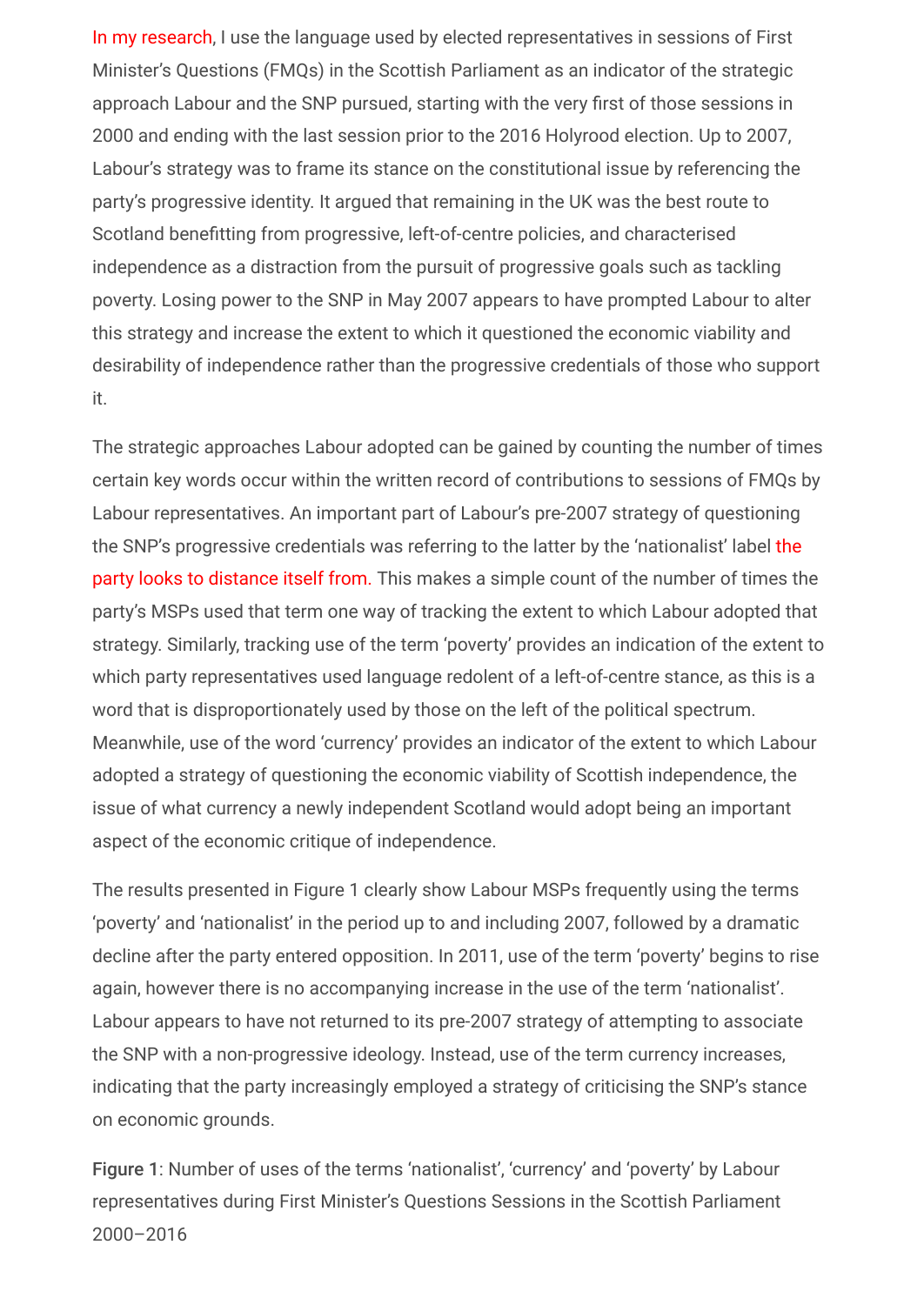

I argue that this increased focus on the economic case against independence has damaged Scottish Labour's ability to present itself as a clearly left-of-centre party relative to the SNP. Left-of-centre politicians tend to talk positively about their ability to deliver improvements to public services. Right-of-centre ones, on the other hand, emphasise the financial constraints within which the objective of better public services must be pursued. In focusing on the economic constraints within which an independent Scotland would be forced to operate, Scottish Labour used language more redolent of the right-of-centre ones.

The negativity of the arguments Labour deployed can also be seen as undermining any attempts by the party to portray itself as being at least as pro-Scottish as the SNP. In focusing on the things Scotland would not have as an independent country rather than on what it could have as a part of the UK, Labour allowed the SNP's case that independence constitutes the more positive, pro-Scottish, and progressive answer to the constitutional question to go relatively unchallenged.

There is evidence to suggest that the type of image Labour and the SNP projected during the period studied had some effect on public perception of the respective parties' policy identity. [Opinion poll data from the British Election Study](https://www.britishelectionstudy.com/data-objects/panel-study-data/) shows that during the year the independence referendum took place, when Labour's association with the critique of the idea of independence based on economics would have been particularly prominent, Scottish public opinion shifted from seeing Labour as the most left-wing of the main Scottish parties to viewing the SNP as occupying that position.

The example of the separation of the former Czechoslovakia into its component parts demonstrates the potential effects of a significant number of voters coming to believe that they can only have the economic policies they want via territorial secession. In that example, Slovak voters hostile to free market reforms introduced after the collapse of